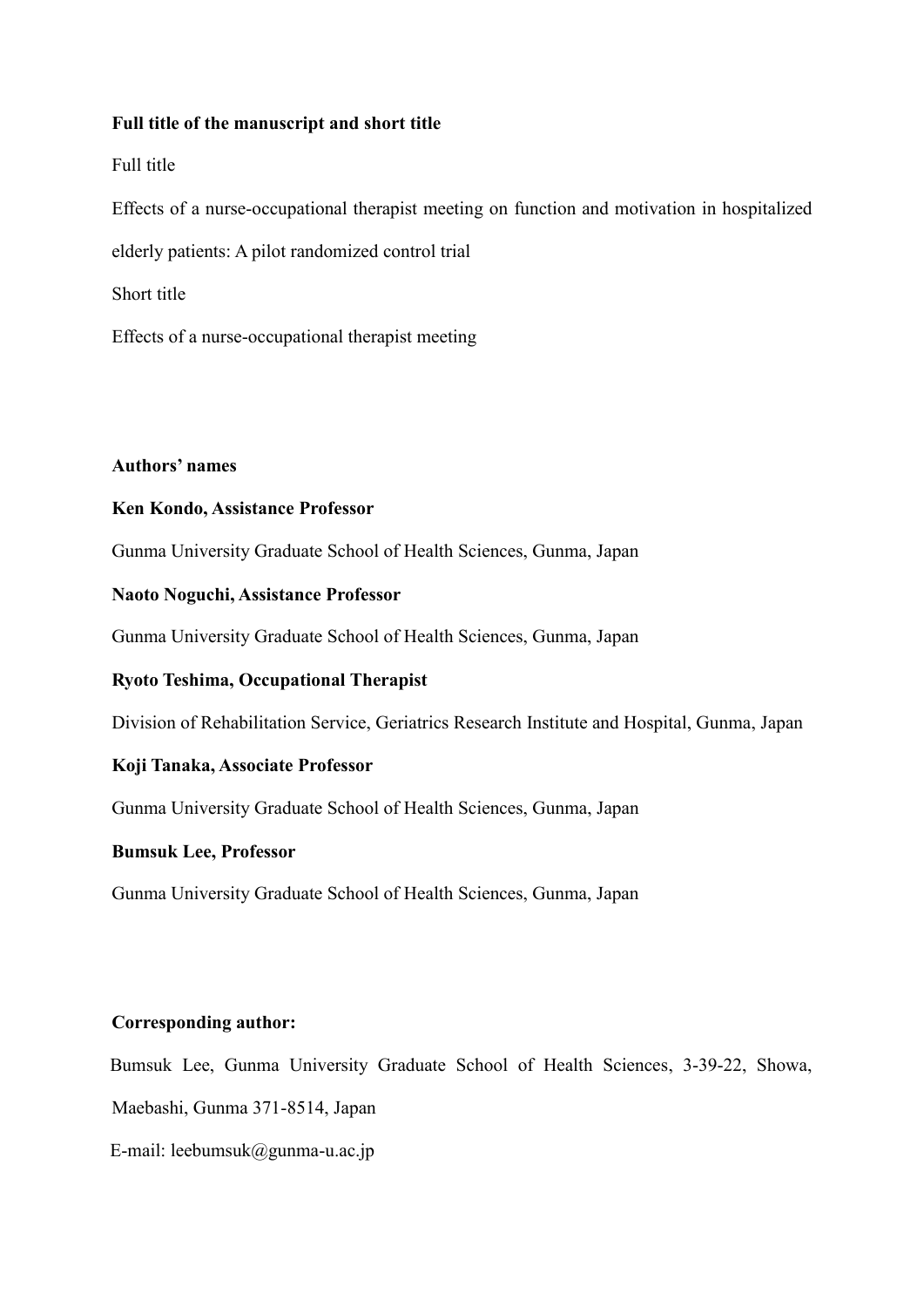#### **Research ethics**

Ethical approval was obtained from the Fujioka General Hospital Ethics Committee (dated 7 September 2016), and the Gunma University Ethical Review Board for Medical Research Involving Human Subjects (dated 22 October 2018). All participants provided written informed consent.

#### **Declaration of conflicting interests**

The authors confirm that there is no conflict of interest.

#### **Statement of contributorship**

KK and BL conceptualized and designed the study. KK, NN and KT prepared and coordinated data analyses and interpretations. KK, NN and RT analysed the data. KK wrote the first draft of the manuscript. BL provided statistical support in addition to the critical feedback of the paper. All authors participated in the critical review and approved the submission of the manuscript.

# **Funding**

This research received no specific grant from any funding agency in the public, commercial, or not-for-profit sectors.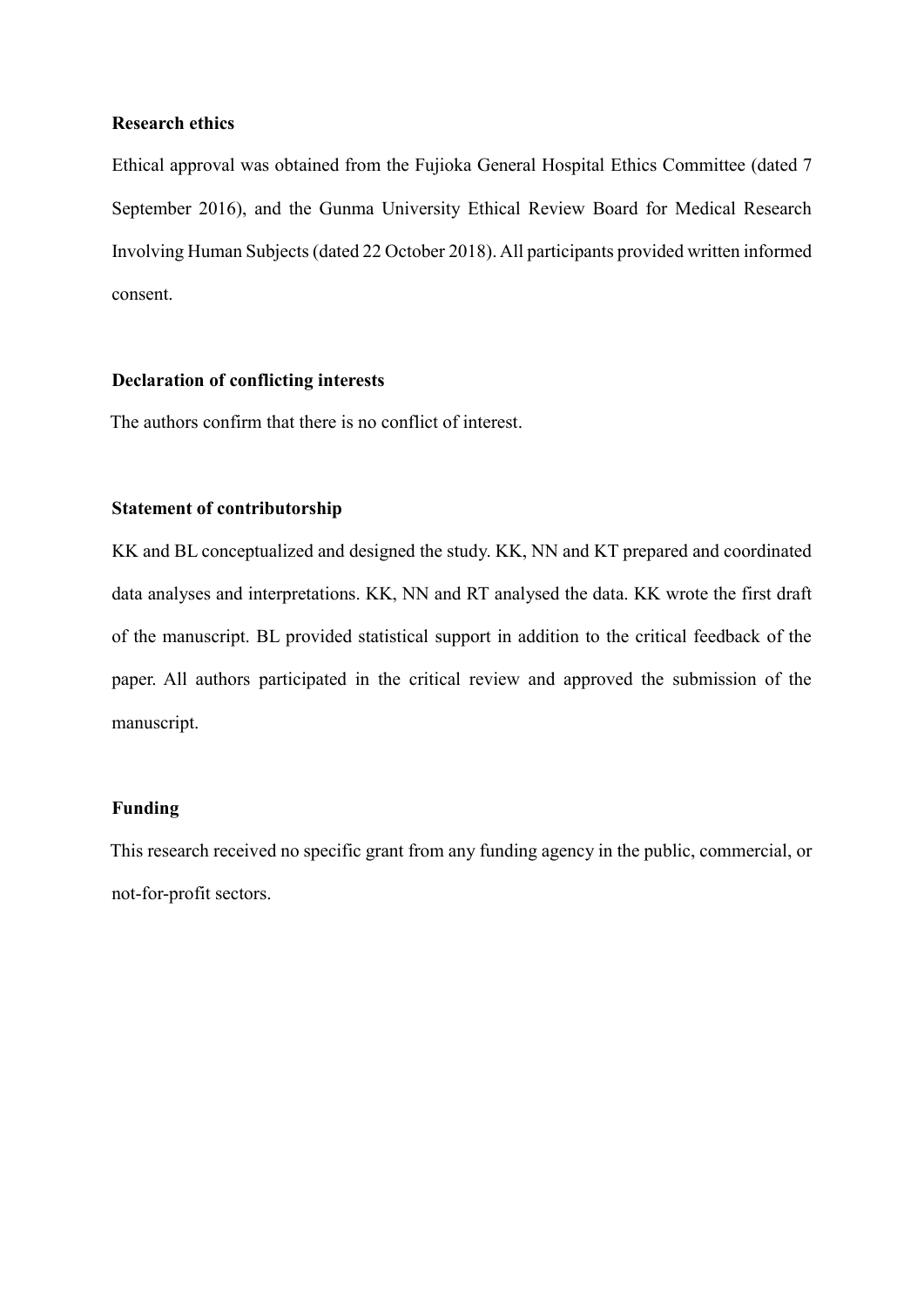#### **Abstract**

**Introduction:** This pilot randomized controlled trial assessed the effectiveness of a nurseoccupational therapist (OT) meeting on improving motor and social-cognitive functions, as well as motivation, in a subacute hospital setting.

**Methods:** Participants were randomized to a weekly multidisciplinary team meeting group ("control",  $n = 20$ ) or a nurse-OT meeting group ("intervention",  $n = 18$ ). Medical care plans in both groups were discussed in the weekly meeting. In addition, the details of daily life problems for the intervention patients were discussed in the nurse-OT meeting. Outcome measures included motor and social-cognitive functions assessed by the Functional Independence Measure (FIM), and motivation assessed by the Vitality Index. Assessment timepoints were at admission and discharge.

**Results:** In the intervention group, additional improvements were found in the FIM cognitive  $(p = .048, r = .32)$  and the Vitality Index  $(p = .027, r = .36)$ , whereas the FIM motor was improved in both groups ( $p \le 0.018$ ,  $r \ge 0.52$ ).

**Conclusion:** We found significant improvement in motor function in both groups, and additional improvements in social-cognitive function and motivation in the intervention group. These observations suggest that collaborative practice between nurses and OTs could improve functions underlying independent daily life in hospitalized elderly patients.

#### **Keywords**

Collaborative practice, social-cognitive function, activities of daily living, hospital, elderly patient, rehabilitation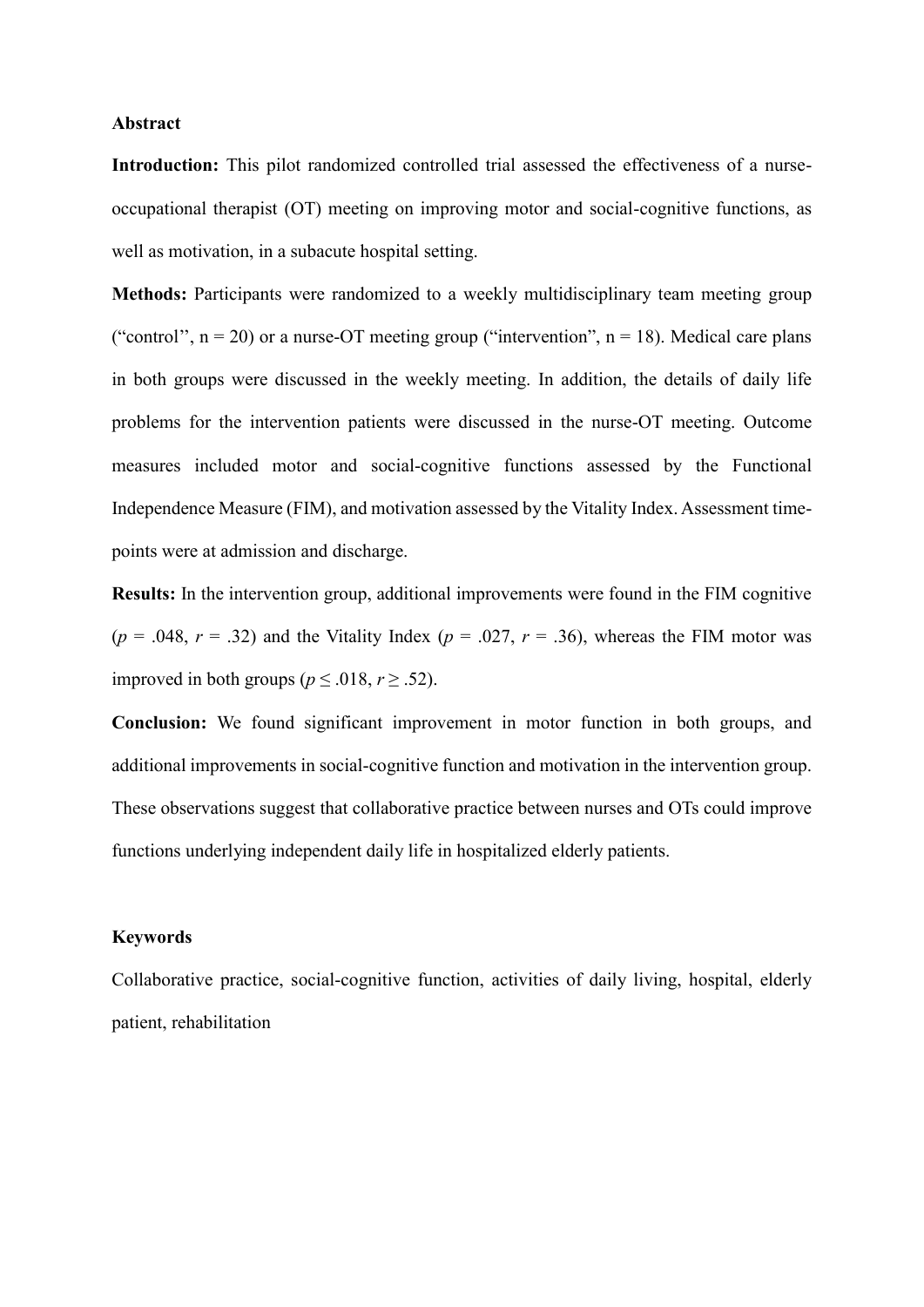### **Introduction**

Elderly patients have a high risk of activities of daily living (ADL) decline during hospitalization. Previous studies indicated 23 to 46% of older people experience a loss of independence in ADL during their hospital stay (Brown et al., 2004; Zisberg et al., 2011). The low level of independent ADL is associated with a higher incidence of delirium (Avelino-Silva et al., 2014), nosocomial infections (Avelino-Silva et al., 2014), and quality of life decline (Bornet et al., 2017). Moreover, the ADL decline is related to a higher proportion of patients being discharged to nursing facilities (Harrison et al., 2017) and an increased mortality after discharge (Lee et al., 2006).

Motor function decline is a major cause of disability in elderly patients (Zisberg et al., 2011). The decline is associated with illness severity, age-related decline in physical function and hospitalization itself (Brown et al., 2009). One study indicated that 16% of elderly patients were found to have low mobility and their risk ratio for ADL decline was 4.1 when compared to high mobility patients (Brown et al., 2004).

Several studies also showed that cognitive impairment negatively influences ADL outcomes in hospitalized elderly patients (Sands et al., 2003; Cornette et al., 2005). Generally, cognitively impaired individuals display poor self-care management and an increased risk of falls (Fogg et al., 2018). However, interestingly, increased risk of ADL dependency is caused not only by cognitive impairment itself, but also by a lack of social-cognitive functional ability such as interpersonal and problem-solving skills (Mutai et al., 2012). For example, poor interpersonal skill can cause a deterioration in relationship quality between patients and healthcare providers, and this deterioration results in inefficient rehabilitation (Gialanella et al., 2012).

In contrast to the numerous studies on motor and cognitive functions, studies on the relationship between ADL performance and motivation are limited. It was only reported that patients with high levels of motivation achieved independent grooming performance (Fujita et al., 2017). On the other hand, low motivation for self-care was more likely to increase the burden of caregivers (Ide-Okochi et al., 2013).

These observations suggest there is a need to develop a common understanding of each patient's function and motivation level among healthcare professionals. In particular, a common understanding is required between nurses and Occupational Therapists (OTs) as both professions play a crucial role in maintaining and recovering patients' ADL. It is recognized that one of the essential roles of occupational therapy is to provide a means to enable individuals to participate in daily life (Cunningham et al., 2012). Similarly, coaching patients about independent self-care is an important role of nursing (Long et al., 2002). The overlapping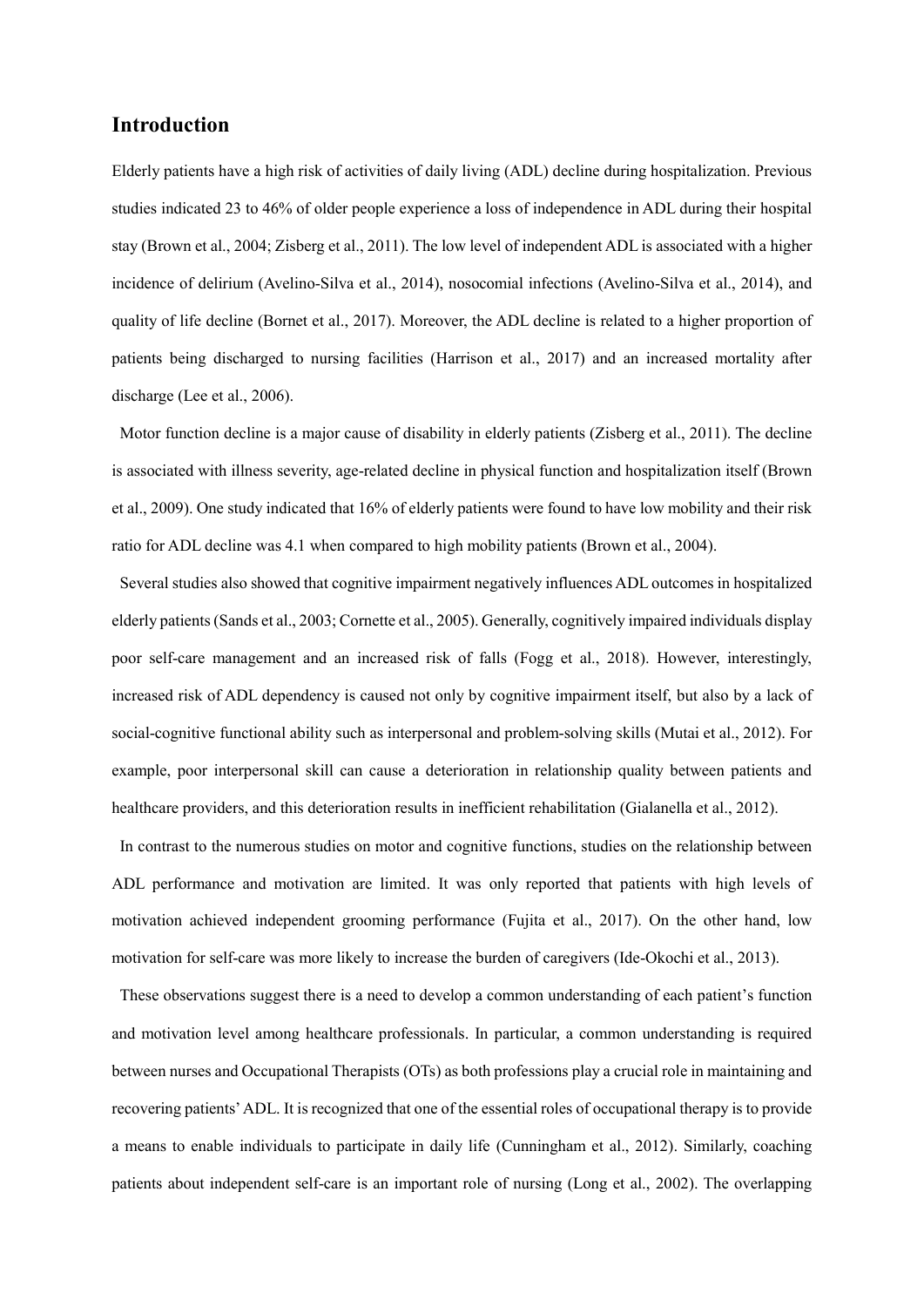roles of nurses and OTs in ADL are generally observed in elderly services internationally (Booth et al., 2000). This overlap increases the importance of collaborative practice (CP) between the two professions.

Although the importance of CP between nurses and OTs is widely recognized, there is limited information about the specific outcomes of such collaboration. To our knowledge, it is only known that small-group activities based on nurse-OT collaboration increased interpersonal communication opportunities in hospitalized elderly patients with dementia (Tsuchiya et al., 2016). To date it has not been adequately discussed whether this type of collaboration contributes to recovering independent daily life in hospitalized elderly patients.

The aim of the present pilot study was to evaluate the effects of a nurse-OT meeting on improving function and motivation. In order to monitor effectiveness, we chose a community-based care ward. The main role of this ward is to facilitate hospital discharge in a timely fashion, so recovery of each patient's ADL performance is the major concern. For this reason, we concluded that this ward was an optimal setting to examine the effectiveness of CP.

### **Methods**

The study was approved by the ethics committees of the hospital and the university, and written informed consent was obtained from all participants. The research is reported according to the Consolidated Standards Reporting Trials guidelines.

## *Trial design*

This study was a pilot randomized controlled trial (RCT) with blinded outcome assessment.

### *Participants*

Participants were recruited from a community-based care ward in a general hospital. The ward is a new type of hospital unit launched in Japan in 2014, to provide subacute care for elderly patients who need intensive rehabilitation services. The ward in this study was a 40-bed unit that cares for approximately 1,000 patients per year, and most patients were transferred from an acute care ward in the same hospital. Participants received approximately 40 minutes of rehabilitation therapy per day, five days a week. The rehabilitation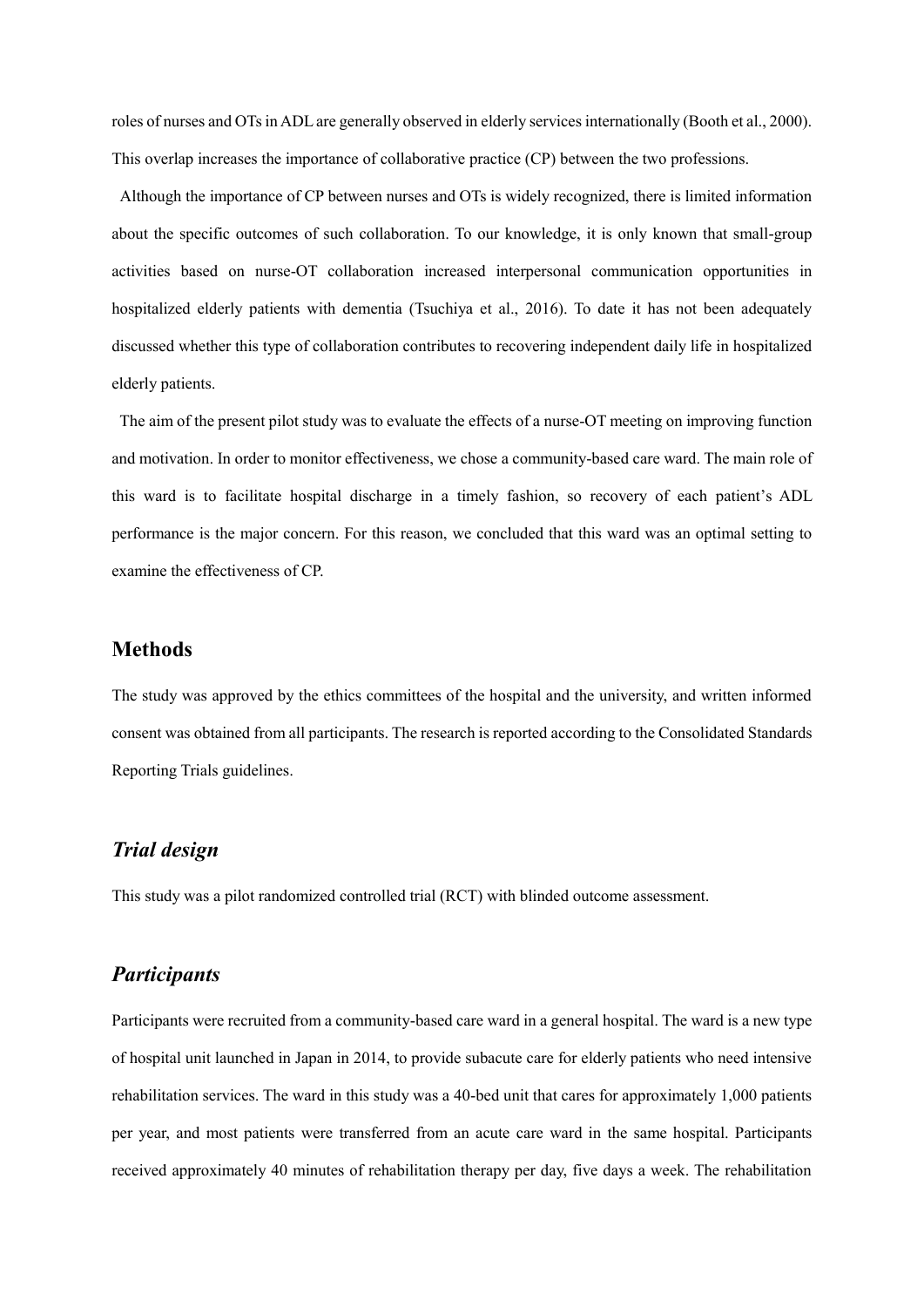sessions included physical, occupational and/or speech-language therapies. Inclusion criteria were patients who received rehabilitation therapy and were aged 65 years or older. Terminal cancer patients or patients who did not give informed consent were excluded. The study coordinator identified eligible patients from the hospital database and contacted the patients and their family members to explain the study. At least one day was given to consider whether to participate.

# *Interventions*

Two types of team meetings were held in the ward: a weekly multidisciplinary team (MDT) meeting and a nurse-OT meeting. All participants were discussed in the weekly MDT meeting and the intervention group participants were additionally discussed in the nurse-OT meeting. Medical care plans for all participants were discussed in the weekly MDT meeting. In addition, the details of daily life problems for only the intervention group participants were discussed in the nurse-OT meeting. In the weekly MDT meeting, assessment data related to each patient's medical condition were shared among healthcare professionals. Nurses reported patients' current health issues, a social worker reported the socioeconomic status and a representative therapist reported the functional capability which was documented by responsible therapists. Based on their reports, a physician decided on a final treatment policy. Approximately five minutes were allocated for each patient.

In the nurse-OT meeting, patients' motor and social-cognitive functions based on the Functional Independence Measure (FIM) were assessed between the two professionals. The nurse-OT meeting was conducted in accordance with the Situation-Background-Assessment-Recommendation (SBAR) technique to identify patient's daily life problems and appropriate solutions (Velji et al., 2008). As necessary, video recording was used to check for problems in patients' ADL performance. Verbal permission was obtained from the patients prior to each recording in order to pay special attention to patients' rights and privacy. The recordings were used only for the meeting. After reaching a mutual understanding of the current state, concrete plans for therapy integration into ADL were discussed. Finally, they provided detailed feedback to other nurses and the responsible therapists. Approximately 15 minutes were allocated for one patient.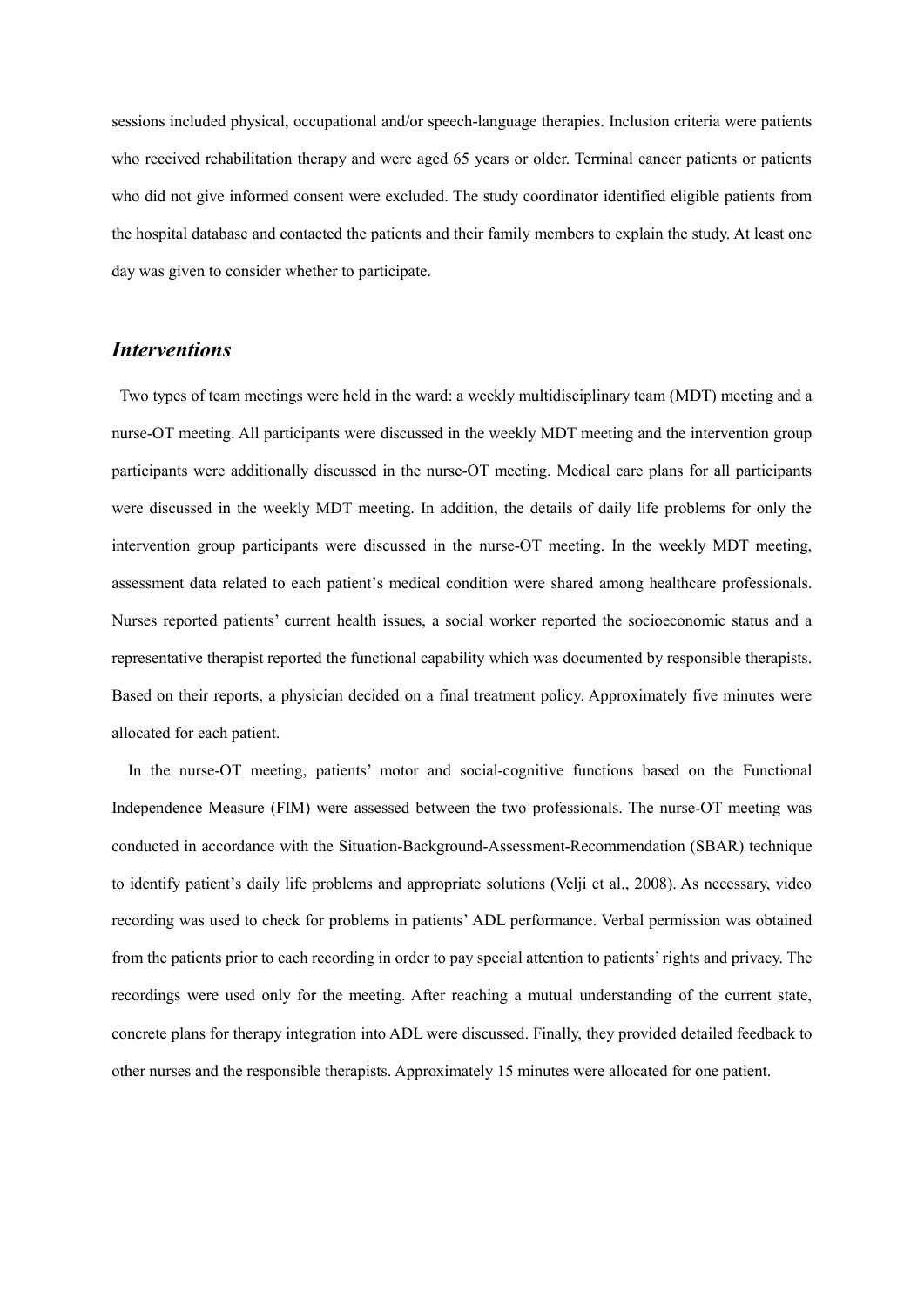## *Outcomes*

Socio-demographic and clinical characteristics for the study included age, sex, living state (in their own home or in a facility), family living together in home living patients (alone or with family), disease classification in the rehabilitation system of the Japanese Ministry of Health, Labour and Welfare, and the Charlson comorbidity index (Charlson et al., 1987). The length of stay in the acute ward was monitored because a longer length of stay could indicate a potential reduction in function and motivation (Heruti et al., 2002). In addition, discharge destination and length of stay were included.

The primary outcomes were motor and social-cognitive functions assessed by the FIM (Tokunaga et al., 2017). The FIM is a widely used assessment in medical rehabilitation. It consists of 13 motor and five cognitive items. The motor section has four subscales: Self-care, Sphincter, Transfer and Locomotion. The cognitive section has two subscales: Communication and Social cognition. The FIM score ranges from 1 (dependence) to 7 (independence) for 18 items with a maximum score of 126 that indicates total functional independence. FIM-related parameters were also used: FIM gain and FIM efficiency (Tokunaga et al., 2017). The FIM gain was defined as each score at discharge minus each score at admission. This reflects functional improvement during hospitalization. In addition, the FIM efficiency was defined as each gain divided by the length of the hospital stay. This reflects the speed of functional improvement.

The secondary outcome was motivation assessed by the Vitality Index (Toba et al., 2002). It consists of five items: Waking pattern, Communication, Feeding, On and off toilet, and Rehabilitation or other activity. The Vitality Index score ranges from 0 (no motivation) to 2 (complete motivation) for five items with a maximum score of 10. The index principally focuses on self-motivation, regardless of the degree of independence. For example, in the subscale of feeding the highest score is selected when a patient expresses a willingness to eat even with total assistance.

The blinded evaluators were OTs who were familiar with using the instruments, and the assessments were performed within 72 hours after admission and no more than 72 hours before discharge.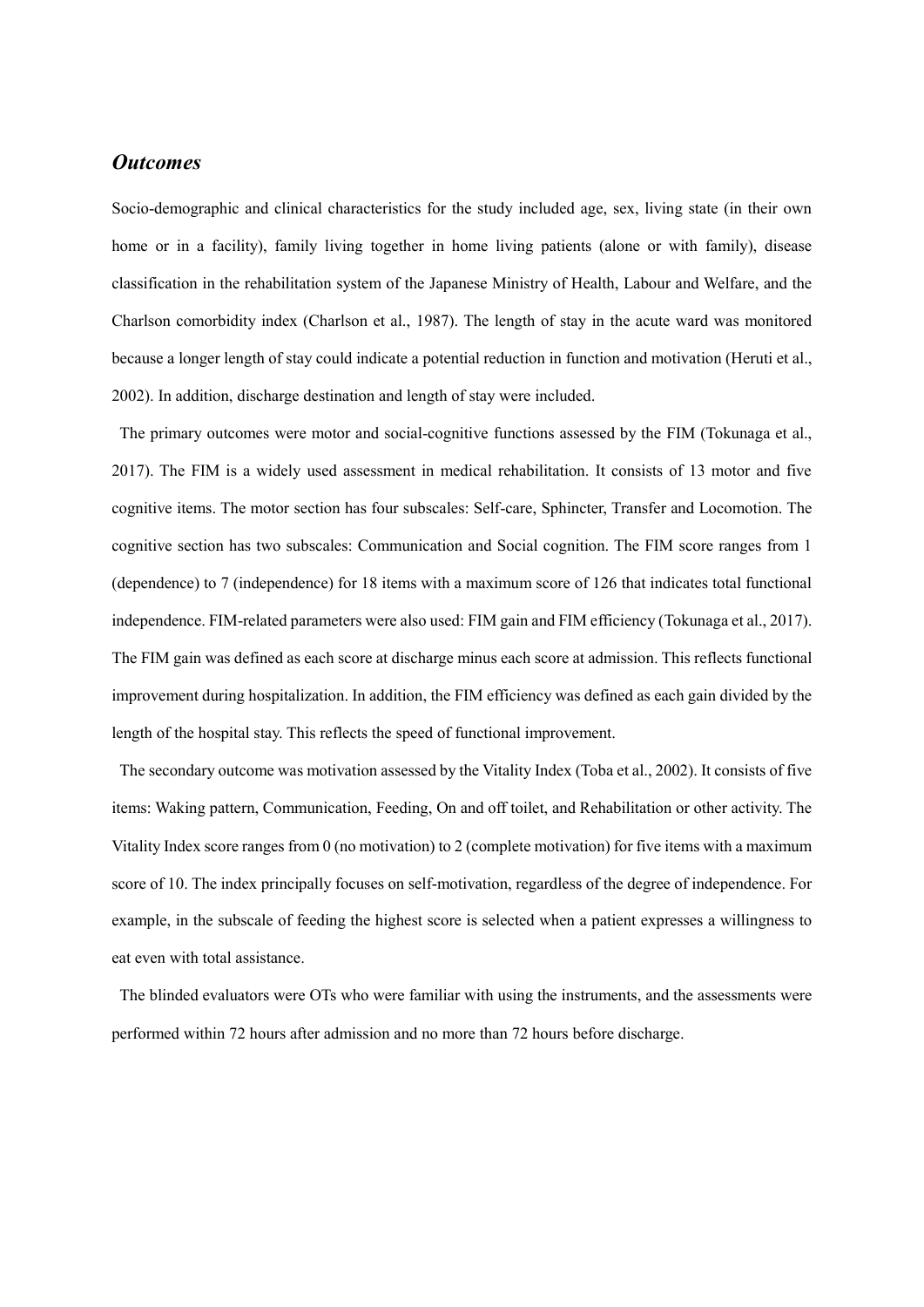# *Sample size*

Due to a lack of preliminary data on the effect of nurse-OT collaboration on function and motivation in hospitalized elderly patients, there was no formal power calculation for this pilot study.

# *Randomisation*

Participants were assigned to either a control group or an intervention group using a computer-generated random number. The allotment procedure was blinded to participants, nurses and therapists, but the study coordinator was not blinded. The coordinator was not involved in any coordination processes in the MDT meetings.

## *Statistical methods*

We assessed assumption of normality using the Shapiro-Wilk test, and found the data was not normally distributed. As a result, non-parametric statistics were applied. The chi-square test or the Mann-Whitney U test were used to compare a mix of nominal, ordinal and ratio variables in socio-demographic and clinical characteristics between the two groups. Within-group analyses were performed using the Wilcoxon signedrank test for the FIM and the Vitality Index scores between different time points. The Mann-Whitney U test was used to compare the FIM and the Vitality Index scores between the two groups.

The effect size *r* for each outcome variable was calculated to indicate the magnitude of performance difference. The effect size *r* is considered to be a large effect at 0.50, a moderate effect at 0.30, and a small effect at 0.10 (Cohen, 1988). Statistical analyses were performed using IBM SPSS for Windows, version 26. Significance was set at  $p < .05$ .

## **Results**

Figure 1 shows the recruitment and assignment of participants. Of the 388 patients admitted to the community-based care ward between September 2016 and March 2017, 94 patients did not meet the inclusion criteria. Two hundred fifty-six patients, including patients who did not give informed consent ( $n =$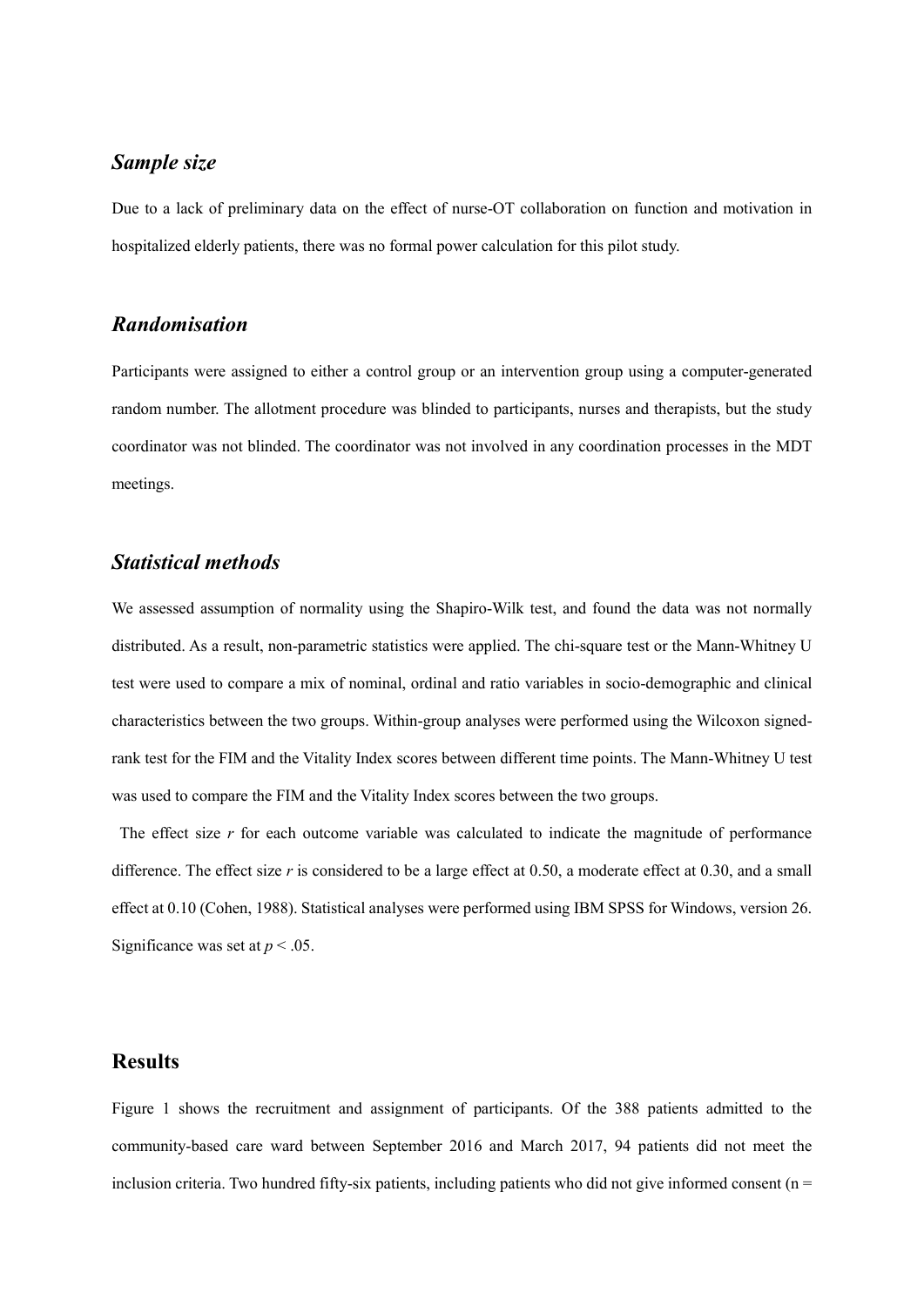245) or terminal cancer patients  $(n = 11)$  were excluded. The remaining 38 patients consented to participate in the study were allocated to either the control group ( $n = 20$ ) or the intervention ( $n = 18$ ) group. A discharge assessment of one patient in the intervention group, who moved back to an acute ward for treatment of another illness, was performed five days after the nurse-OT meeting.

Baseline socio-demographic and clinical characteristics are summarized in Table 1. The median ages of control and intervention participants were 85.0 (IQR 83.0-88.0) years with 9 males and 11 females, and 84.5 (IQR 76.0-89.0) years with 6 males and 12 females, respectively. The median lengths of stay in the acute ward were 18.5 (IQR 16.0-27.0) and 19.5 (IQR 14.0-24.0) days, respectively. Most participants had musculoskeletal disease or disuse syndrome (84.2%). The baseline characteristics between the two groups did not differ significantly.

During the hospital stay, both control and intervention groups received a similar length of rehabilitation therapy per day (median (IQR) of 56.5 (47.5-61.0) vs. 47.0 (40.0-59.0) minutes).

The control group reviewed a weekly MDT meeting approximately three times (median (IQR) of 3.0 (1.5- 5.0)). The patients in the intervention group reviewed the nurse-OT meeting once, in addition to a similar number of MDT meetings (median (IQR) of 3.0 (2.0-4.0)). The nurse-OT meeting was held 7.0 days (IQR 5.5-9.0) after admission. No significant differences were detected for either discharge destination or length of stay.

Table 2 shows the results of comparisons within and between the two groups. In the within-group analyses, both groups showed significant improvements in the FIM total, FIM motor, Self-care, Sphincter, Transfer and Locomotion scores with a large effect ( $p \le 0.018$ ,  $r \ge 0.52$ ). In contrast, the FIM cognitive, the FIM Social cognition, the Vitality Index total, Feeding, and On and off toilet in the Vitality Index subscales showed significant improvements only in the intervention group with a moderate to large effect ( $p \le 0.046$ ,  $r \ge 0.47$ ). Intergroup comparisons showed that the intervention group gained additional improvements in the FIM cognitive, FIM gain cognitive, and FIM efficiency cognitive scores, and the Vitality Index total and Vitality Index Feeding scores with moderate effect size ( $p \le 0.048$ ,  $r \ge 0.32$ ).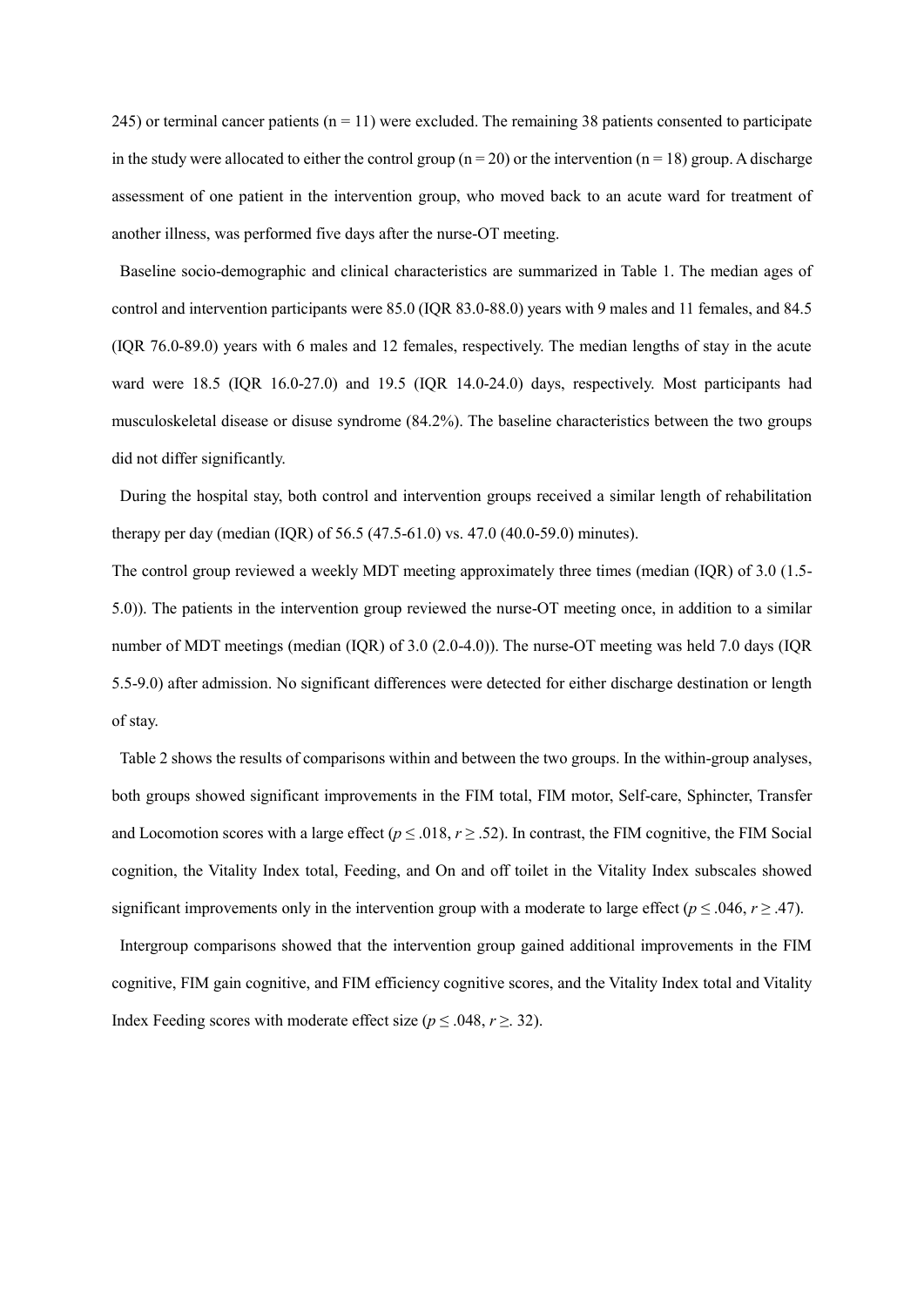# **Discussion**

We found that there were additional improvements in the FIM cognitive, the FIM gain cognitive and the FIM efficiency cognitive scores, and the Vitality Index total and Vitality Index Feeding scores in the intervention group, whereas the FIM motor scores improved in both groups.

The intervention group gained significant improvements in social-cognitive function and motivation compared to the control group. One obvious reason for this difference is the therapy integration into ADL in the nurse-OT meeting. One limitation of a conventional MDT meeting is a lack of interaction between meeting members. Most of the time is spent on reporting each patient's current state and there is little time to discuss individual problem solving and goal setting (Monaghan et al., 2005). To solve this problem, we first observed the communication behaviours among the team members and found that one barrier to effective interaction was differences in perception of patients' problems. To minimize the efforts needed to reach a consensus on patient's problems and maximize interaction to solve the problems, we adopted the SBAR technique in the nurse-OT meeting. The situations and background information of specific episodes were reported at the beginning of the meeting. At this stage, professional interpretations and judgments were excluded as much as possible. After creating a mutual understanding of the current state, the assessment phase was initiated. Clear separation between facts and value was helpful when discussing concrete plans with limited meeting time. For example, when the nurse-OT meeting identified that a patient's frequent incontinence episodes (Situation and Background) were due to a problem with using a nurse call button to get help to go to the toilet (Assessment), the responsible OT was advised to find a solution to help the patient become familiar with using the button, and the ward nurses were advised to regularly encourage the patient to go to the toilet with a supportive attitude (Recommendation). The usefulness of the SBAR technique observed in the nurse-OT meeting could provide critical information for the design of successful MDT meetings.

The nurse-OT meeting provided a framework for effective communications between nurses and OTs. In elderly care, the two professions have different viewpoints regarding care, although both are engaged in the same activities associated with self-care. For example, OTs focus on maximizing the capacity levels of ADL, whereas nurses mainly support the performance levels of ADL outside rehabilitation therapy (Singh et al., 2018). OTs prefer to use prompting and instructing, whereas nurses use supervision when interacting with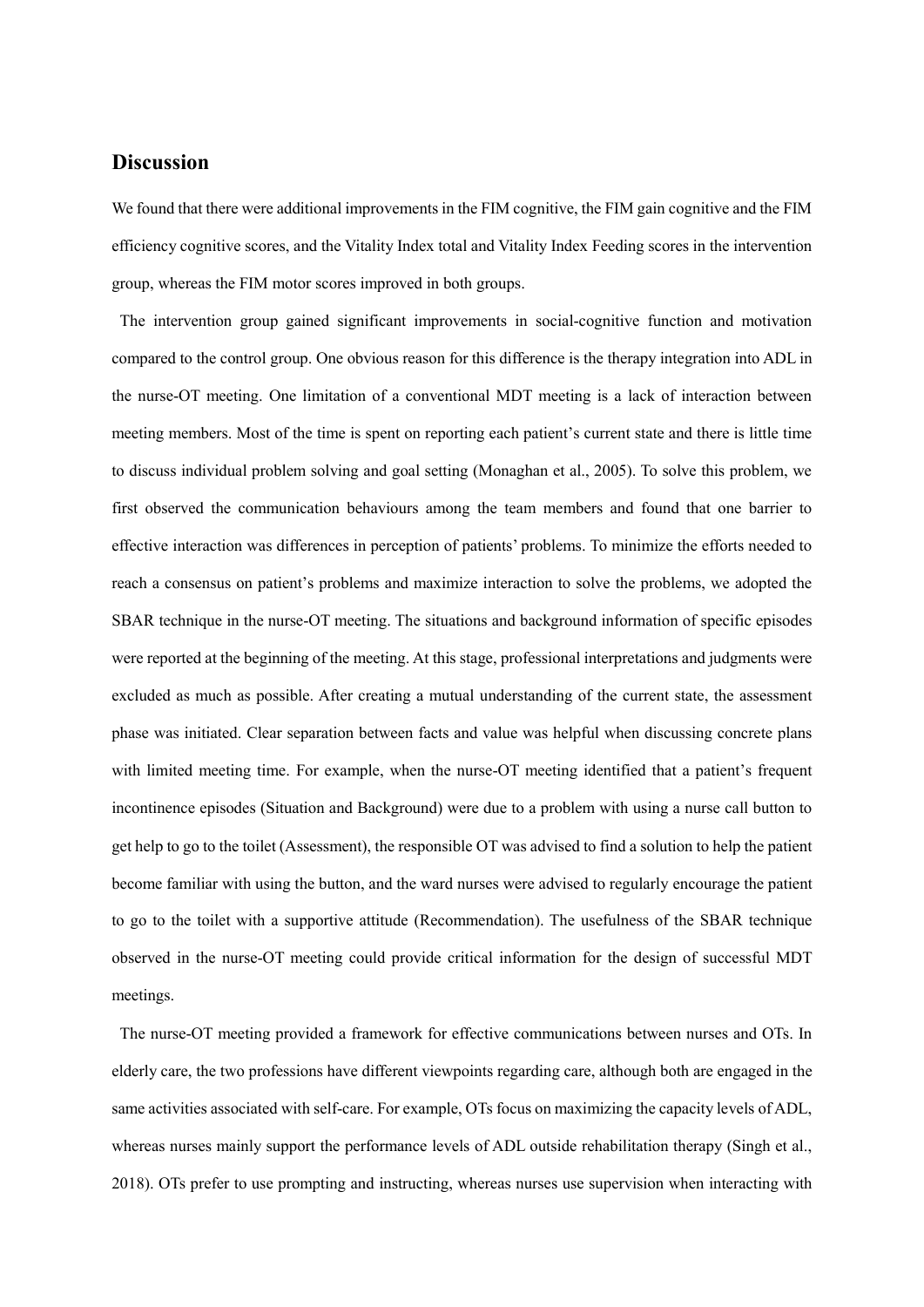patients (Booth, 2001). Sometimes these different priorities and interaction styles in an overlapping area of work lead to conflict between the two professions. Atwal (2002) identified that the interprofessional relationship between nurses and OTs is often problematic owing to role confusion and competing priorities, and emphasized the importance of effective communication. By using the nurse-OT meeting as a chance to note the similarities and differences in nurse and OT roles, we could develop a framework for enhancing effective team communication.

Contrary to our expectations, an additional improvement was found in social-cognitive function, although the function was not a major issue discussed in the meetings. Many studies reported the effects of CP for hospitalized elderly patients. For example, Steeman et al. (2006) demonstrated that discharge management shared between trained nurses and social workers increased the rate of home discharge. Similarly, Healey et al. (2004) showed that collaboration between nurses and physical therapists to prevent patients' falls contributed to reducing fall incidents. These studies indicate that targeted outcomes are directly influenced by interventional approaches. In line with previous studies, we expected further improvements in ADL performance in intervention patients. However, the additional improvement was found in social-cognitive function. One reason may be behavioural changes in elderly patients caused by the CP between nurses and OTs. Hospitalized elderly patients tend to feel a sense of isolation from their healthy life (Clarke et al., 2018). Moreover, they also tend to feel confused or depressed in a new living environment (Givens et al., 2009). These behavioural restrictions and emotional distress increase a sense of isolation, resulting in a deterioration in relationship quality with others (Jurgens et al., 2012). The essential nature of our therapy integration into ADL was to create consistent and supportive attitudes toward the elderly patients to solve their ADL performance problems. Thus, it is reasonable to assume that the unified approach to care increased the social interaction of patients with healthcare workers, and their behavioural changes were seen in the improvement in social-cognitive function.

The Vitality Index was also improved in the intervention group, suggesting that the unified approach to care could increase not only social interaction, but also self-confidence in living daily life. Of the five items in the Vitality Index, the improved items were Feeding and On and off toilet, which were mainly discussed in the nurse-OT meeting. However, it should be noted that no additional improvement was found in the Selfcare or Sphincter items of the FIM motor section. This discrepancy can be explained by a study that reported a time gap between motivation and actual behaviour (Toba et al., 2002). The study examined the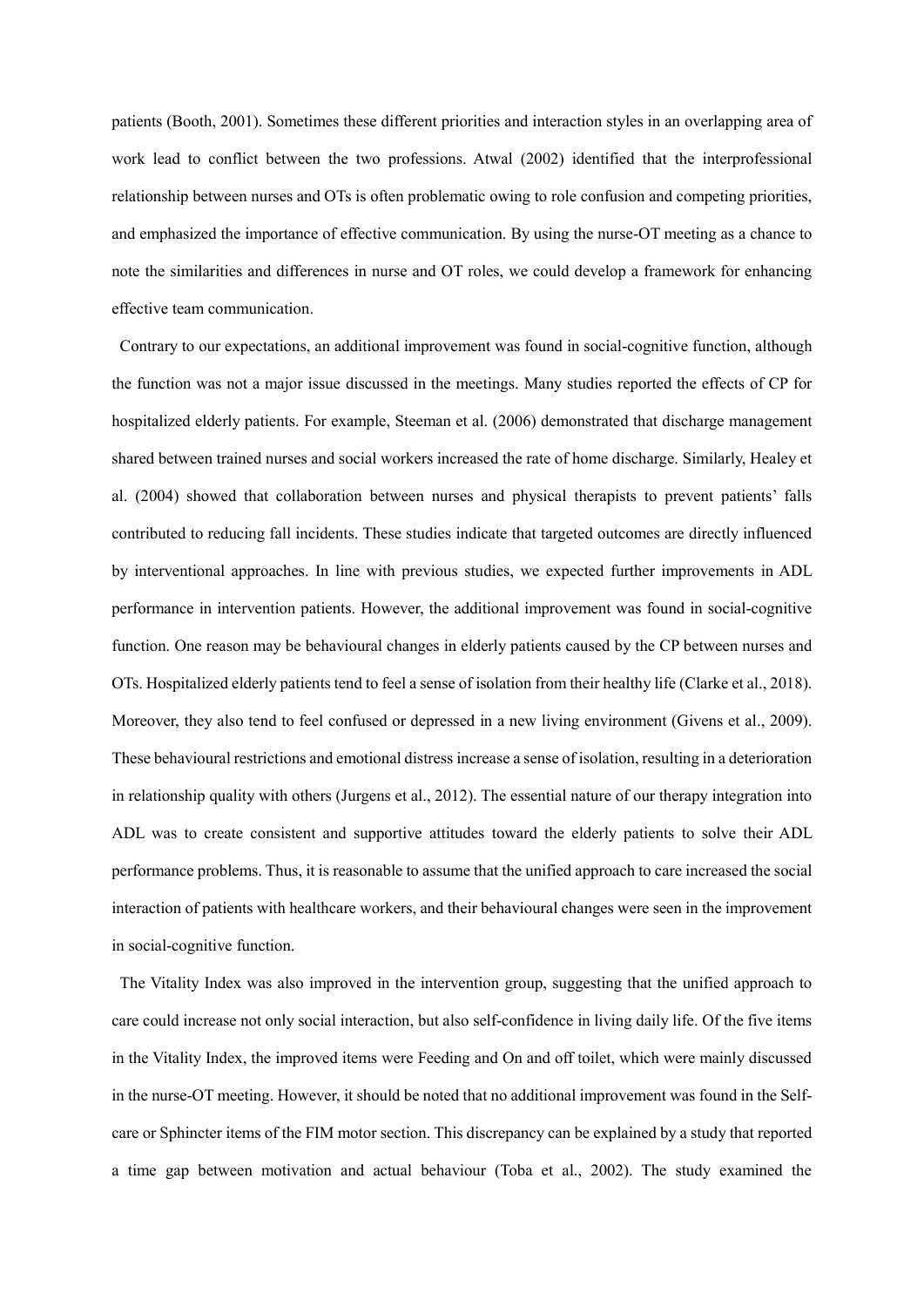effectiveness of a behavioural intervention program for urinary incontinence, and found that an improvement in ADL performance occurred one or two weeks after increased motivation. Another study found a similar time gap between the motivation and actual behaviour (Sniehotta et al., 2005). Taken together, it is possible to assume that increased motivation is a critical step for independent ADL.

The FIM motor scores were significantly improved in both the control and intervention groups. This result indicates that intensive rehabilitation in a community-based care ward was useful to improve ADL performance, regardless of the intervention. In Japan, medical costs have increased with the growing elderly population, and these socioeconomic changes have caused a paradigm shift in health care from hospitalbased to community-based (Arai et al., 2015). Under such circumstances, a community-based care ward system was launched to facilitate short-term intensive rehabilitation aiming at early home discharge (Ministry of Health, Labor and Welfare Japan, 2014). Another type of hospital unit providing rehabilitation services is a convalescent rehabilitation ward (Mutai et al., 2012). Generally, patients needing convalescent rehabilitation such as stroke and hip fracture patients use the ward. In this study, we found that our study patients had a shorter length of stay (median (IQR) of 20.0 (17.0-32.0) days, mean  $\pm$  SD of 25.2  $\pm$  14.8 days) and higher FIM gain motor (median (IQR) of 10.5 (5.0-19.0), mean  $\pm$  SD of 14.6  $\pm$  12.9 points) than those in a convalescent rehabilitation ward (mean  $\pm$  SD of 54.5  $\pm$  37.7 days, 10.1  $\pm$  10.9 points) (Mutai et al., 2012). Although the baseline characteristics between the two studies were not adjusted, it is reasonable to assume that the community-based care ward was useful to facilitate early home discharge and recovering ADL performance.

# **Limitations**

Several limitations of the present study should be acknowledged. Firstly, this study included selection bias due to the nature of the pilot study. The participants were recruited from a single facility and most participants had musculoskeletal disease or disuse syndrome. This may affect the generalizability of the study findings. Secondly, the sample size was small. Low recruitment rates for pilot RCTs are a common issue (Gailey et al., 2020). In the present study, identifying eligible patients and obtaining informed consent from both patients and their family members by one study coordinator was a considerable challenge. This resulted in a low recruitment rate (9.8%). To increase the sample size, administrative support at the organizational level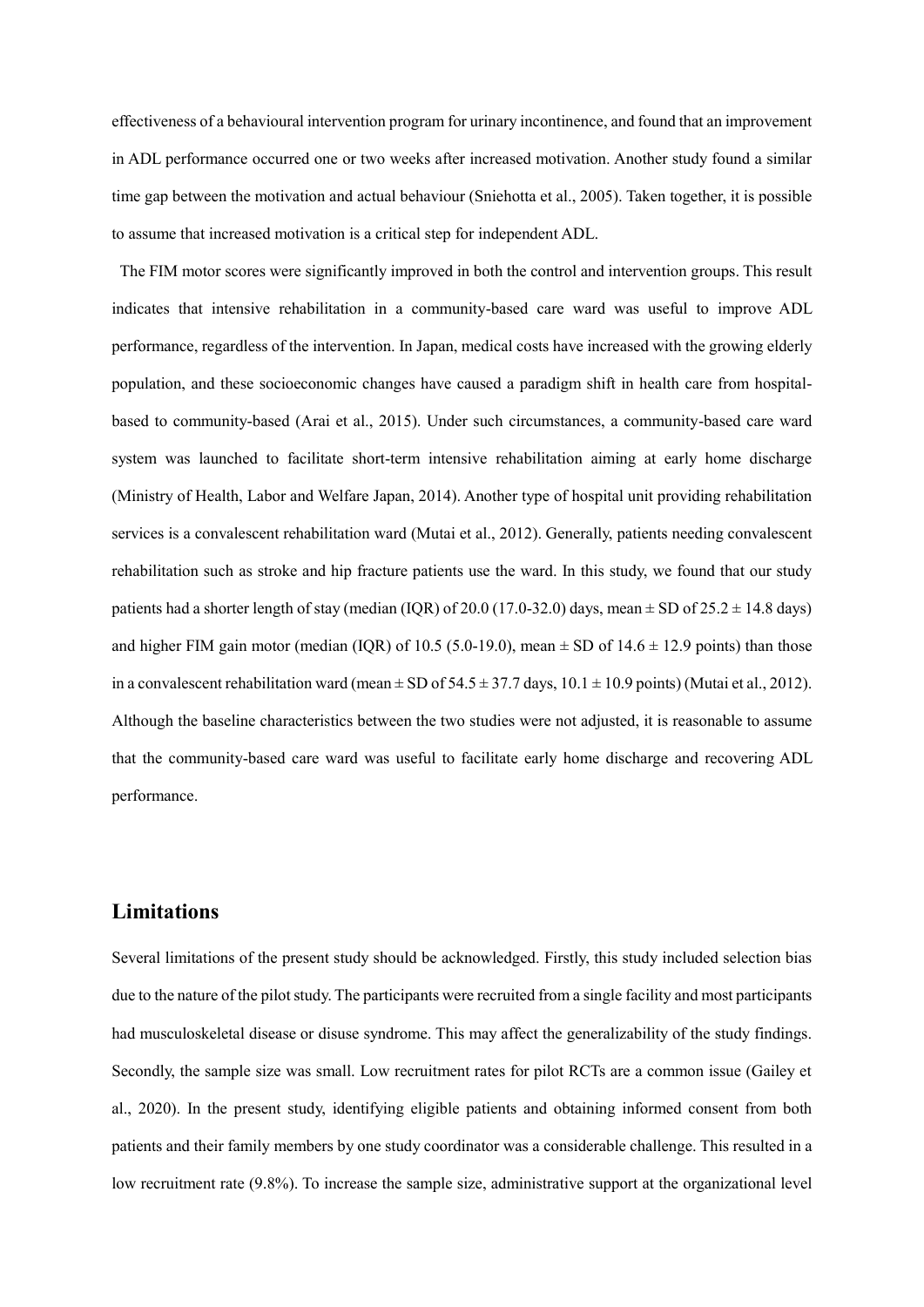will be essential. Another limitation was the risk of treatment contamination. Although the nurses and therapists were blinded in the study, the same staff provided hospital care to both groups. The unified approach to care provided for intervention patients was exposed to all staff members, and therefore it may have been possible that the staff-patient relationships in the ward were radically changed. To more clearly test the effect of the nurse-OT meeting, a cluster-randomized trial design should be considered in future RCTs.

# **Conclusion**

We found significant improvements in motor function in both the control and intervention groups, and additional improvements in social-cognitive function and motivation in the intervention group compared to the control group. These observations suggest that CP between nurses and OTs could improve fundamental functions underlying independent daily life in hospitalized elderly patients.

## **Key findings**

A nurse-OT meeting improved patients' social-cognitive function and motivation, as well as motor function. The meeting provides a new model of nurse-OT collaboration for elderly patients in intensive rehabilitation units.

### **What the study has added**

This study assessed the effectiveness of a nurse-occupational therapist meeting in a subacute hospital setting. The collaborative practice has the potential to improve hospital care services for elderly patients.

#### **References**

Arai H, Ouchi Y, Toba K, et al. (2015) Japan as the front-runner of super-aged societies: Perspectives from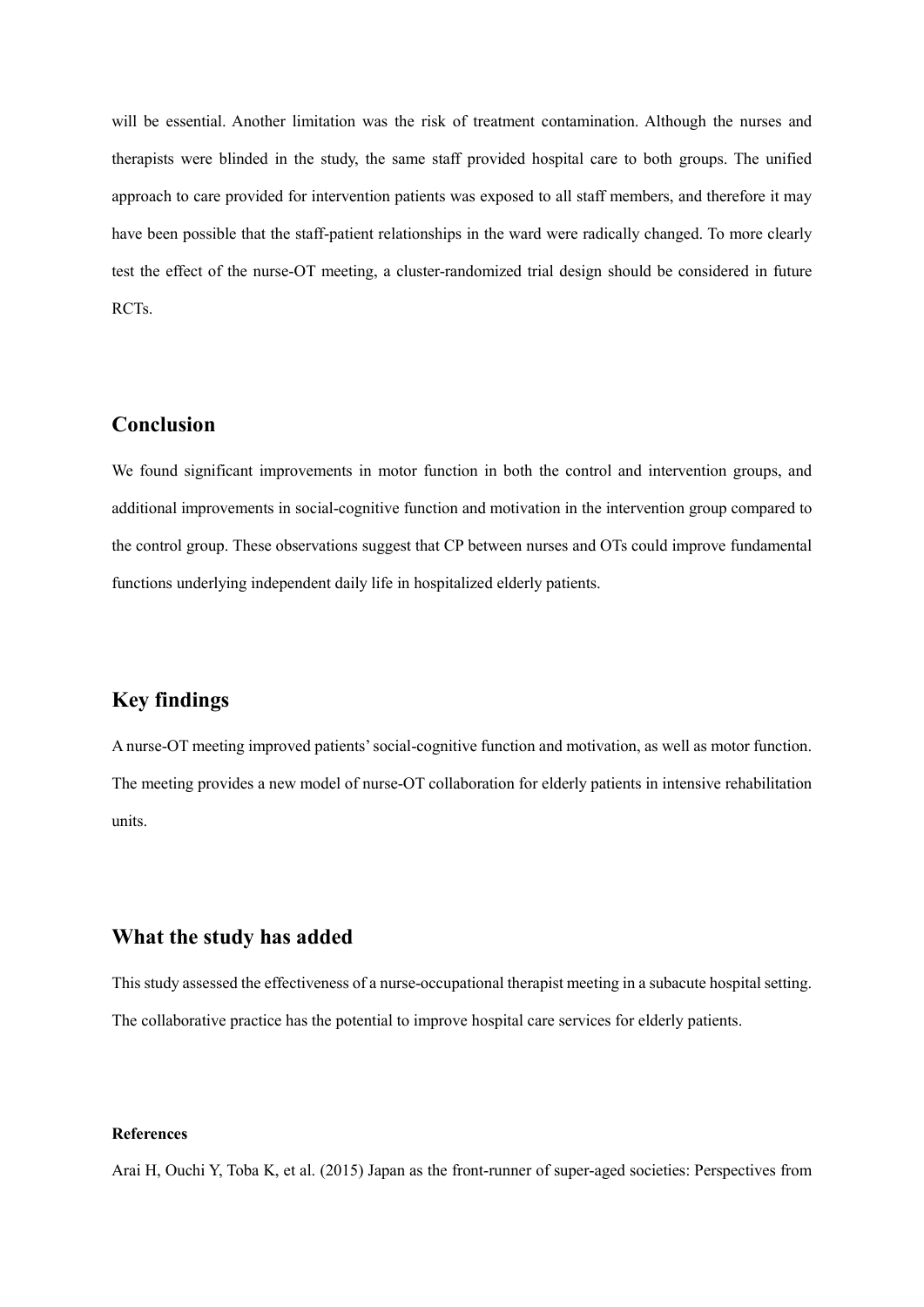medicine and medical care in Japan. *Geriatrics & gerontology international* 15(6): 673-687.

- Atwal A (2002) A world apart: How occupational therapists, nurses and care managers perceive each other in acute health care. *British Journal of Occupational Therapy* 65(10): 446-452.
- Avelino-Silva TJ, Farfel JM, Curiati JA, et al. (2014) Comprehensive geriatric assessment predicts mortality and adverse outcomes in hospitalized older adults. *BMC geriatrics* 14(1): 129.
- Booth J, Davidson I, Winstanley J, et al. (2001) Observing washing and dressing of stroke patients: nursing intervention compared with occupational therapists. What is the difference? *Journal of Advanced Nursing* 33(1): 98-105.
- Bornet MA, Truchard ER, Rochat E, et al. (2017) Factors associated with quality of life in elderly hospitalised patients undergoing post-acute rehabilitation: a cross-sectional analytical study in Switzerland. *BMJ open* 7(10): e018600.
- Brown CJ, Friedkin RJ and Inouye SK (2004) Prevalence and outcomes of low mobility in hospitalized older patients. *Journal of the American Geriatrics Society* 52(8): 1263-1270.
- Brown CJ, Redden DT, Flood KL, et al. (2009) The underrecognized epidemic of low mobility during hospitalization of older adults. *Journal of the American Geriatrics Society* 57(9): 1660-1665.
- Charlson ME, Pompei P, Ales KL, et al. (1987) A new method of classifying prognostic comorbidity in longitudinal studies: development and validation. *Journal of Clinical Epidemiology* 40(5): 373-383.
- Clarke C, Stack C and Martin M (2018) Lack of meaningful activity on acute physical hospital wards: Older people's experiences. *British journal of occupational therapy* 81(1): 15-23.
- Cohen J (1988) *Statistical power analysis for the behavioral sciences. 2nd ed.* Hillsdale: Lawrence Erlbaum Associates.
- Cornette P, Swine C, Malhomme B, et al. (2005) Early evaluation of the risk of functional decline following hospitalization of older patients: development of a predictive tool. *The European Journal of Public Health*  16(2): 203-208.
- Cunningham C, Wensley R, Blacker D, et al. (2012) Occupational therapy to facilitate physical activity and enhance quality of life for individuals with complex neurodisability. *British journal of occupational therapy* 75(2): 106-110.
- Fogg C, Griffiths P, Meredith P, et al. (2018) Hospital outcomes of older people with cognitive impairment: An integrative review. *International journal of geriatric psychiatry* 33(9): 1177-1197.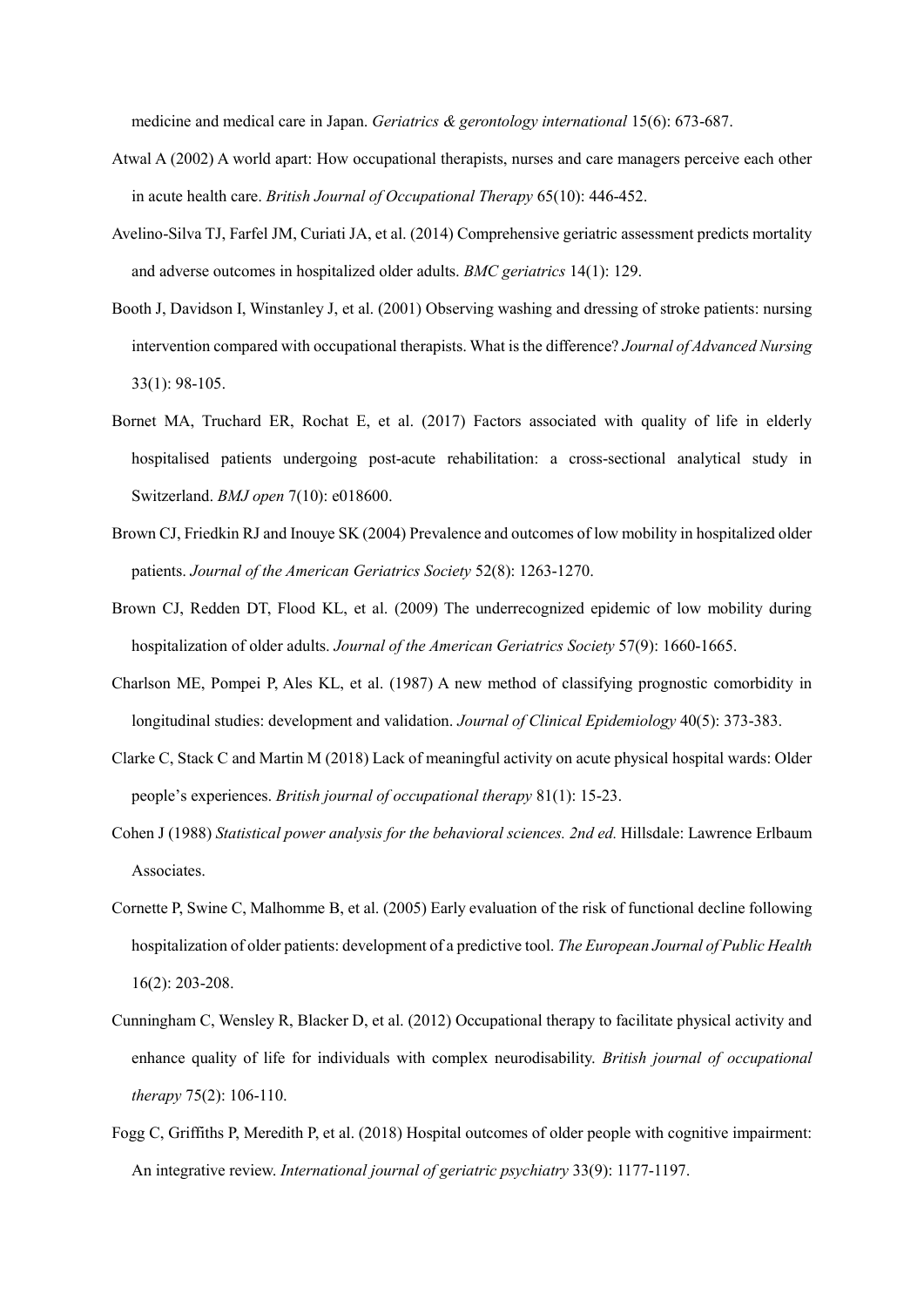- Fujita T, Sato A, Tsuchiya K, et al. (2017) Relationship between Grooming Performance and Motor and Cognitive Functions in Stroke Patients with Receiver Operating Characteristic Analysis. *Journal of Stroke and Cerebrovascular Diseases* 26(12): 2828-2833.
- Gailey R, Gaunaurd I, Raya M, et al. (2020) Effectiveness of an Evidence-Based Amputee Rehabilitation Program: A Pilot Randomized Controlled Trial. *Physical Therapy* 100(5): 773-787.
- Gialanella B, Santoro R and Ferlucci C (2013) Predicting outcome after stroke: the role of basic activities of daily living predicting outcome after stroke. *European journal of physical and rehabilitation medicine*  49(5): 629-637.
- Givens JL, Jones RN and Inouye SK (2009) The overlap syndrome of depression and delirium in older hospitalized patients. *Journal of the American Geriatrics Society* 57(8): 1347-1353.
- Harrison JK, Walesby KE, Hamilton L, et al. (2017) Predicting discharge to institutional long-term care following acute hospitalisation: a systematic review and meta-analysis. *Age and Ageing* 46(4): 547-558.
- Healey F, Monro A, Cockram A, et al. (2004) Using targeted risk factor reduction to prevent falls in older in-patients: a randomised controlled trial. *Age and Ageing* 33(4): 390-395.
- Heruti RJ, Lusky A, Dankner R, et al. (2002) Rehabilitation outcome of elderly patients after a first stroke: effect of cognitive status at admission on the functional outcome. *Archives of physical medicine and rehabilitation* 83(6): 742-749.
- Ide-Okochi A, Tadaka E and Fujimura K (2013) The meaning of self-care in persons with cervical spinal cord injury in Japan: a qualitative study. *BMC neurology* 13(1): 115.
- Jurgens FJ, Clissett P, Gladman JR, et al. (2012) Why are family carers of people with dementia dissatisfied with general hospital care? A qualitative study. *BMC geriatrics* 12(1): 1-10.
- Lee SJ, Lindquist K, Segal MR, et al. (2006) Development and validation of a prognostic index for 4-year mortality in older adults. *Journal of the American Medical Association* 295(7): 801-808.
- Long AF, Kneafsey R, Ryan J, et al. (2002) The role of the nurse within the multi-professional rehabilitation team. *Journal of advanced nursing* 37(1): 70-78.
- Ministry of Health, Labor and Welfare Japan (2014) Image and Requirements of community-based care ward. Available at: [www.mhlw.go.jp/file/06-Seisakujouhou-12400000-Hokenkyoku/0000039380. pdf](http://www.mhlw.go.jp/file/06-Seisakujouhou-12400000-Hokenkyoku/0000039380.%20pdf%20(accessed)  [\(accessed](http://www.mhlw.go.jp/file/06-Seisakujouhou-12400000-Hokenkyoku/0000039380.%20pdf%20(accessed) 13 June 2020).
- Monaghan J, Channell K, McDowell D, et al. (2005) Improving patient and carer communication,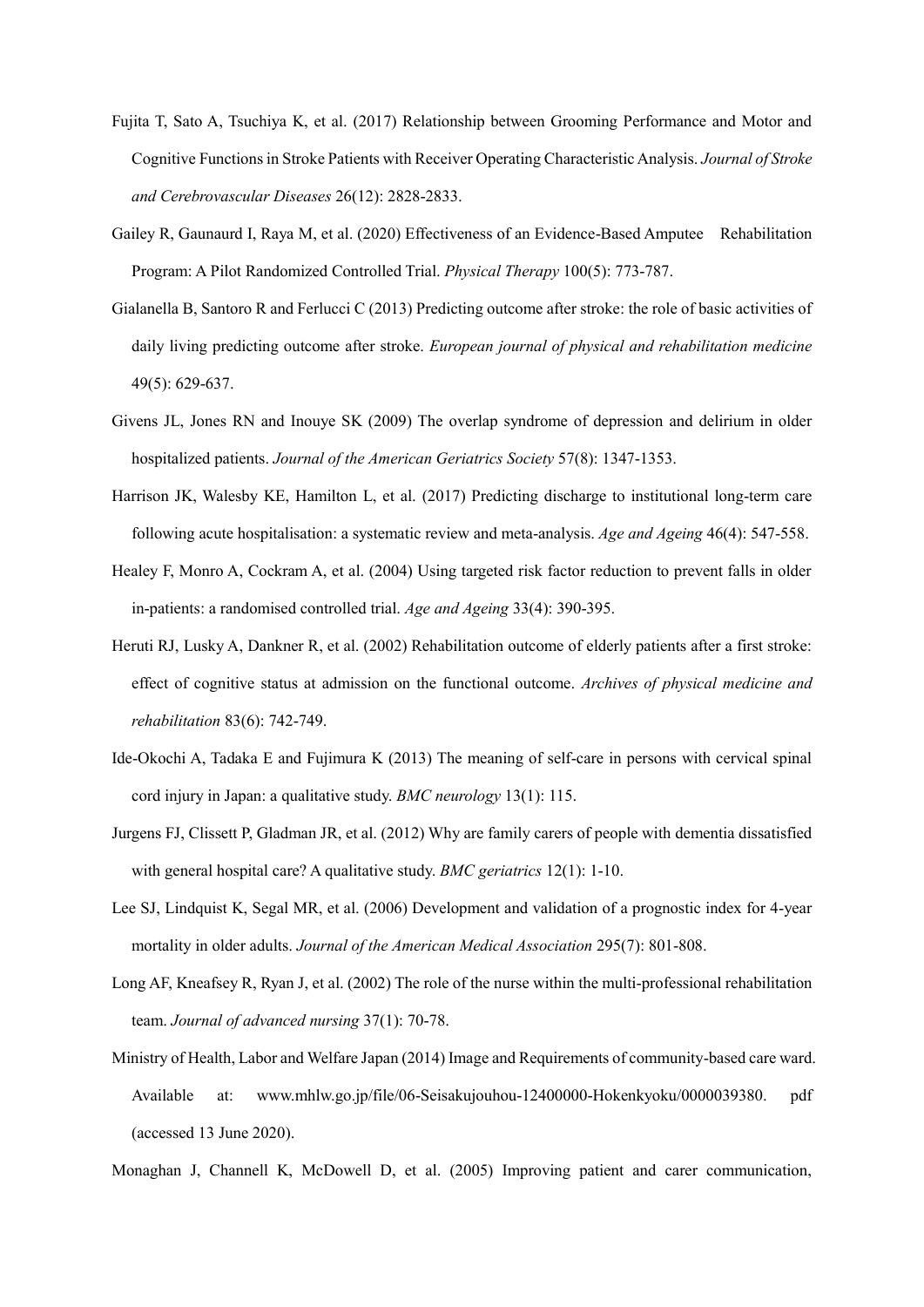multidisciplinary team working and goal-setting in stroke rehabilitation. *Clinical rehabilitation* 19(2): 194-199.

- Mutai H, Furukawa T, Araki K, et al. (2012) Factors associated with functional recovery and home discharge in stroke patients admitted to a convalescent rehabilitation ward. *Geriatrics & gerontology international* 12(2): 215-222.
- Sands LP, Yaffe K, Covinsky K, et al. (2003) Cognitive screening predicts magnitude of functional recovery from admission to 3 months after discharge in hospitalized elders. *The Journals of Gerontology Series A: Biological Sciences and Medical Sciences* 58(1): 37-45.
- Singh R, Kuçukdeveci AA, Grabljevec K, et al. (2018) The Role of interdisciplinary teams in physical and rehabilitation medicine. *Journal of rehabilitation medicine* 50(8): 673-678.
- Sniehotta FF, Scholz U and Schwarzer R (2005) Bridging the intention–behaviour gap: Planning, selfefficacy, and action control in the adoption and maintenance of physical exercise. *Psychology & health* 20(2): 143-160.
- Steeman E, Moons P, Milisen K, et al. (2006) Implementation of discharge management for geriatric patients at risk of readmission or institutionalization. *International journal for quality in health care* 18(5): 352- 358.
- Toba K, Nakai R, Akishita M, et al. (2002) Vitality Index as a useful tool to assess elderly with dementia. *Geriatrics & gerontology international* 2(1): 23-29.
- Tokunaga M, Mita S, Tashiro K, et al. (2017) Methods for comparing Functional Independence Measure (FIM) improvement degree for stroke patients between rehabilitation hospitals. *International Journal of Physical Medicine & Rehabilitation* 5(2): 394.
- Tsuchiya K, Yamaguchi T, Fujita T, et al. (2016) A quasi-randomized controlled trial of brain-activating rehabilitation in an acute hospital. *American Journal of Alzheimer's Disease & Other Dementias* 31(8): 612-617.
- Velji K, Baker GR, Fancott C, et al. (2008) Effectiveness of an adapted SBAR communication tool for a rehabilitation setting. *Healthcare Quarterly* 11(3): 72-79.
- Zisberg A, Shadmi E, Sinoff G, et al. (2011) Low mobility during hospitalization and functional decline in older adults. *Journal of the American Geriatrics Society* 59(2): 266-273.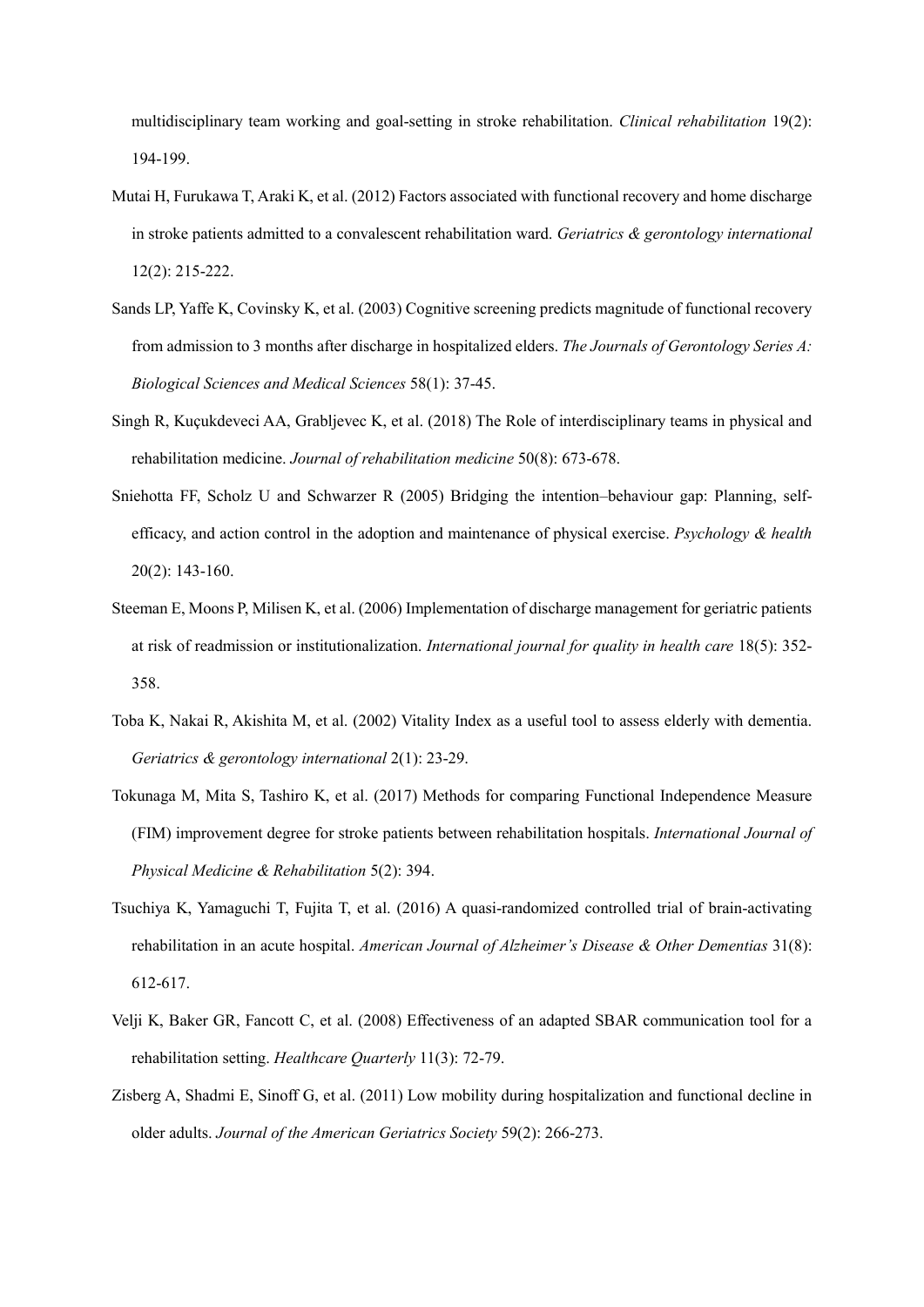|                                                                                                                                                                     | Control $(n = 20)$ | Intervention $(n=18)$ | $\boldsymbol{p}$ |
|---------------------------------------------------------------------------------------------------------------------------------------------------------------------|--------------------|-----------------------|------------------|
| Age, year, median (IQR)                                                                                                                                             | 85.0 (83.0-88.0)   | 84.5 (76.0-89.0)      | .242             |
| Sex, number, male/female                                                                                                                                            | 9/11               | 6/12                  | .463             |
| Living state, number, home/facility                                                                                                                                 | 18/2               | 15/3                  | .448             |
| Family living together in home living patients, number, alone/with family                                                                                           | 11/7               | 12/3                  | .214             |
| Length of stay in acute ward, days, median (IQR)                                                                                                                    | $18.5(16.0-27.0)$  | $19.5(14.0-24.0)$     | .510             |
| Disease classification, number $(\%)$                                                                                                                               |                    |                       |                  |
| Stroke                                                                                                                                                              | 1(5.0)             | 1(5.6)                |                  |
| Musculoskeletal disease                                                                                                                                             | 8(40.0)            | 7(38.9)               |                  |
| Respiratory disease                                                                                                                                                 | 1(5.0)             | 1(5.6)                |                  |
| Cardiovascular disease                                                                                                                                              | 1(5.0)             | 1(5.6)                |                  |
| Disuse syndrome                                                                                                                                                     | 9(45.0)            | 8(44.4)               |                  |
| Charlson comorbidity index, median (IQR)                                                                                                                            | $0.0(0.0-1.5)$     | $1.0(0.0-2.0)$        | .617             |
| Amount of therapy received, minutes, median (IQR)                                                                                                                   | $56.5(47.5-61.0)$  | $47.0(40.0-59.0)$     | .279             |
| Number of weekly meetings, median (IQR)                                                                                                                             | $3.0(1.5-5.0)$     | $3.0(2.0-4.0)$        | .491             |
| Number of nurse-OT meetings, median (IQR)                                                                                                                           |                    | $1.0(1.0-1.0)$        |                  |
| Number of days from admission to nurse-OT meeting, median (IQR)                                                                                                     |                    | $7.0(5.5-9.0)$        |                  |
| Discharge destination, number, home/others                                                                                                                          | 11/9               | 14/4                  | .139             |
| Length of stay, days, median (IQR)<br>$\overline{\text{OT}}$ , $\overline{\text{O}}$ and $\overline{\text{O}}$ and $\overline{\text{CI}}$ and $\overline{\text{O}}$ | $18.0(12.0-37.5)$  | $23.5(20.0-31.0)$     | .161             |

Table 1. Socio-demographic and clinical characteristics of the participants  $(n = 38)$ 

OT: Occupational Therapist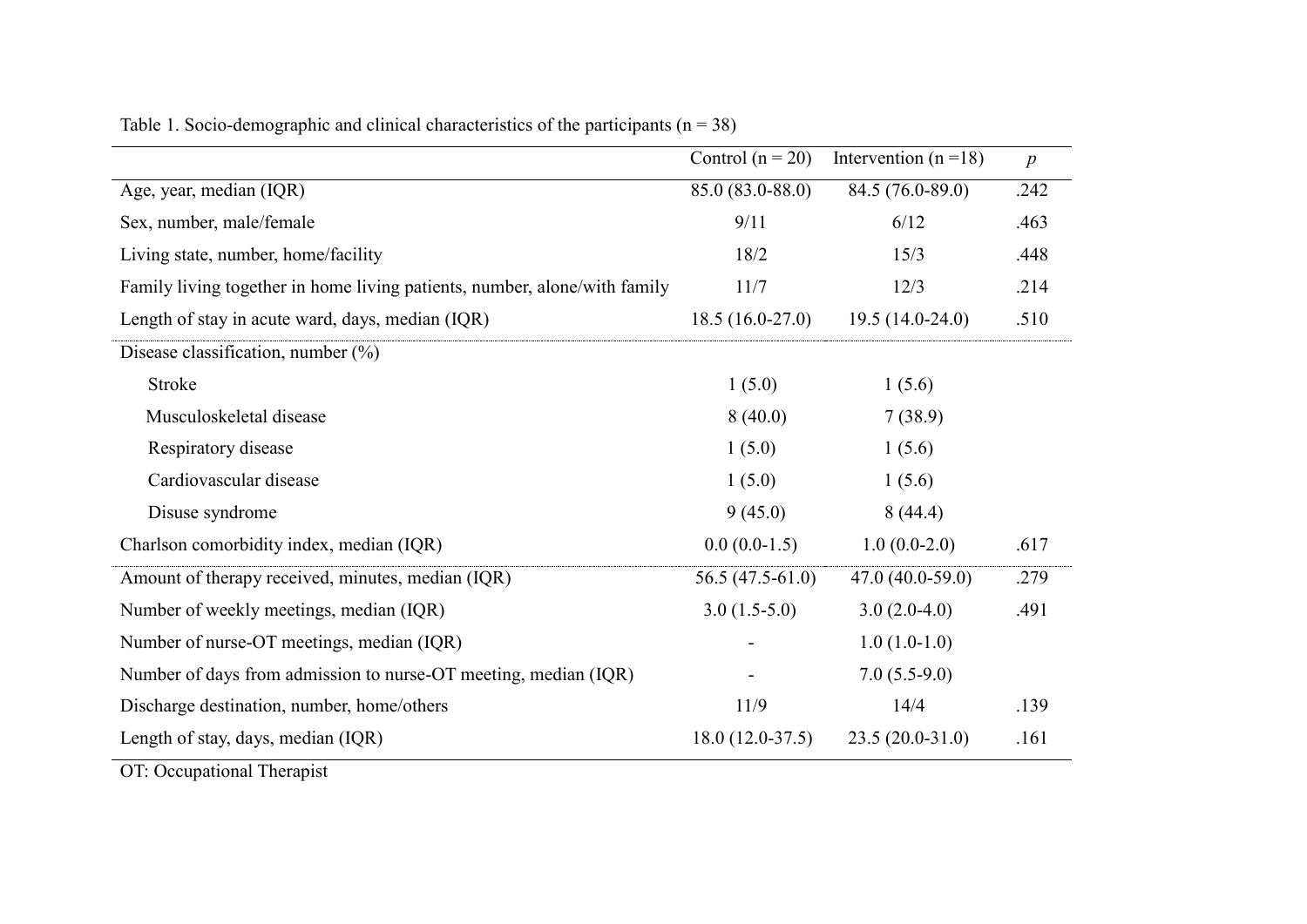|                                    | . ייי יי<br>$\sim$ $\sim$ $\prime$<br>Control $(n = 20)$ |                   |                          |      | Intervention ( $n = 18$ ) |                    |                  | Control vs. Intervention |                  |                  |                  |     |
|------------------------------------|----------------------------------------------------------|-------------------|--------------------------|------|---------------------------|--------------------|------------------|--------------------------|------------------|------------------|------------------|-----|
|                                    | Admission                                                | Discharge         |                          |      | Admission                 | Discharge          |                  |                          | Admission        |                  | Discharge        |     |
|                                    |                                                          |                   | $\boldsymbol{p}$         |      |                           |                    | $\boldsymbol{p}$ |                          | $\boldsymbol{p}$ | $\boldsymbol{r}$ | $\boldsymbol{p}$ | r   |
| FIM, median (IQR)                  |                                                          |                   |                          |      |                           |                    |                  |                          |                  |                  |                  |     |
| Total                              | 73.5 (48.5-86.5)                                         | 87.0 (62.5-99.0)  | < .001                   | .79  | 59.5 (42.0-94.0)          | 100.0 (62.0-110.0) | $-.001$          | .88                      | .770             | .05              | .292             | .17 |
| Motor                              | 44.5 (21.5-57.5)                                         | 57.5 (37.0-72.0)  | $-.001$                  | .81  | $33.5(24.0-61.0)$         | $69.5(33.0-75.0)$  | $-.001$          | .88                      | .942             | .01              | .248             | .19 |
| Self-care                          | 22.0 (14.5-29.5)                                         | 27.5 (23.0-32.5)  | < .001                   | .80  | $19.5(14.0-28.0)$         | 33.0 (15.0-36.0)   | $-.001$          | .88                      | .918             | .02              | .247             | .19 |
| Sphincter                          | $9.0(2.5-12.0)$                                          | $12.0(7.5-14.0)$  | .017                     | .53  | $7.0(2.0-12.0)$           | $10.5(4.0-14.0)$   | .007             | .63                      | .474             | .12              | .892             | .02 |
| Transfer                           | $11.0(6.5-13.0)$                                         | $13.0(11.0-15.0)$ | .001                     | .71  | $10.0(4.0-13.0)$          | $15.5(9.0-17.0)$   | $-.001$          | .86                      | .255             | .18              | .132             | .24 |
| Locomotion                         | $3.5(2.0-8.5)$                                           | $8.5(2.0-10.5)$   | .018                     | .52  | $2.0(2.0-7.0)$            | $7.0(5.0-10.0)$    | .005             | .67                      | .403             | .14              | .976             | .00 |
| Cognitive                          | $25.0(16.5-29.0)$                                        | $26.0(17.0-28.0)$ | .558                     | .13  | $27.5(18.0-33.0)$         | $30.0(20.0-33.0)$  | .004             | .68                      | .305             | .17              | .048             | .32 |
| Communication                      | $12.5(10.0-14.0)$                                        | $12.0(10.0-14.0)$ | .581                     | .12  | $12.0(10.0-14.0)$         | $14.0(10.0-14.0)$  | .140             | .35                      | .988             | .00              | .342             | .15 |
| Social cognition                   | $14.0(8.5-16.0)$                                         | $14.0(10.5-15.5)$ | .215                     | .27  | $15.5(8.0-19.0)$          | $17.5(10.0-20.0)$  | .008             | .63                      | .411             | .13              | .106             | .26 |
| FIM gain, median (IQR)             |                                                          |                   |                          |      |                           |                    |                  |                          |                  |                  |                  |     |
| Total                              | $10.0(3.0-19.0)$                                         |                   |                          |      | $14.0(10.0-30.0)$         |                    |                  |                          |                  |                  | .070             | .29 |
| Motor                              | $8.5(3.0-18.5)$                                          |                   |                          |      | $11.5(8.0-24.0)$          |                    |                  |                          |                  |                  | .107             | .26 |
| Cognitive                          | $0.0(0.0-1.0)$                                           |                   |                          |      | $1.0(0.0-3.0)$            |                    |                  |                          |                  |                  | .035             | .34 |
| FIM efficiency, median (IQR)       |                                                          |                   |                          |      |                           |                    |                  |                          |                  |                  |                  |     |
| Total                              | $0.4(0.1-1.0)$                                           |                   |                          |      | $0.6(0.4-1.4)$            |                    |                  |                          |                  |                  | .077             | .29 |
| Motor                              | $0.4(0.1-0.8)$                                           |                   |                          |      | $0.6(0.3-1.3)$            |                    |                  |                          |                  |                  | .188             | .21 |
| Cognitive                          | $0.0(0.0-0.0)$                                           |                   | $\overline{\phantom{a}}$ |      | $0.1(0.0-0.1)$            |                    |                  |                          |                  | $\blacksquare$   | .042             | .33 |
| Vitality Index, median (IQR)       |                                                          |                   |                          |      |                           |                    |                  |                          |                  |                  |                  |     |
| Total                              | $7.0(5.0-8.0)$                                           | $8.0(5.0-8.0)$    | .238                     | .26  | $8.0(5.0-9.0)$            | $9.0(8.0-10.0)$    | .007             | .64                      | .365             | .15              | .027             | .36 |
| Waking pattern                     | $1.0(1.0-2.0)$                                           | $1.5(1.0-2.0)$    | .317                     | .22  | $2.0(1.0-2.0)$            | $2.0(2.0-2.0)$     | .059             | .45                      | .695             | .06              | .105             | .26 |
| Communication                      | $1.0(1.0-2.0)$                                           | $1.0(1.0-2.0)$    | .564                     | .13  | $1.0(1.0-2.0)$            | $1.5(1.0-2.0)$     | .317             | .24                      | .807             | .04              | .541             | .10 |
| Feeding                            | $2.0(1.0-2.0)$                                           | $2.0(1.0-2.0)$    | .317                     | .22  | $2.0(2.0-2.0)$            | $2.0(2.0-2.0)$     | .046             | .47                      | .145             | .24              | .003             | .48 |
| On and off toilet                  | $1.5(1.0-2.0)$                                           | $2.0(1.0-2.0)$    | .157                     | .32  | $2.0(1.0-2.0)$            | $2.0(2.0-2.0)$     | .034             | .50                      | .794             | .04              | .196             | .21 |
| Rehabilitation or other activities | $1.0(1.0-1.0)$                                           | $1.0(1.0-1.0)$    | 1.000                    | .00. | $1.0(1.0-2.0)$            | $1.0(1.0-2.0)$     | .317             | .24                      | .243             | .19              | .137             | .24 |

Table 2. Summary of outcome measurements at admission and discharge  $(n = 38)$ 

Values in bold indicate a significant difference

FIM: Functional Independence Measure